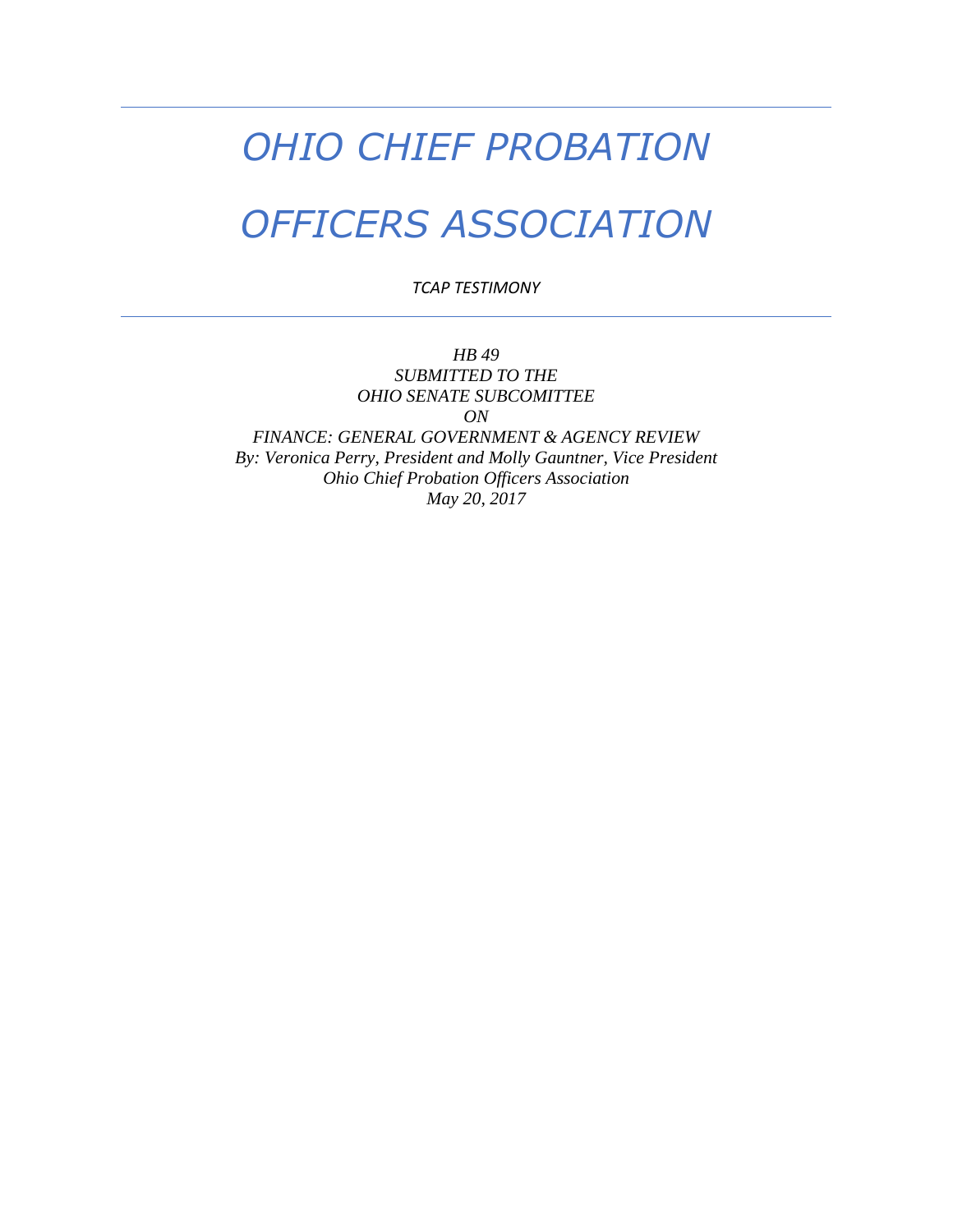*Chairman Jordan, Ranking Member O'Brien and members of the Senate Finance Subcommittee on Government & Agency Review:* 

*I am Molly Gauntner, Vice President of the Ohio Chief Probation Officers Association.* 

*On behalf of my Association please consider my testimony a strong endorsement for the Targeted Community Alternatives to Prison (TCAP) grant.* 

*The counties that were awarded the TCAP pilot grants have had the opportunity to implement programming that is directly targeting the devastating opiate epidemic in their communities. According to a May 28, 2017, article in the Columbus Dispatch, at least 4,149 Ohioans died from unintentional drug overdoses in 2016. This represents a 36% leap from the previous year when Ohio lead the nation in the most overdose deaths. An average of 11 people died each day in 2016 from heroin, fentanyl, carfentanil or other drugs.* 

*The TCAP funding provided the pilot counties the opportunity to collaborate with Sheriffs' Departments and treatment providers to implement Medication Assisted Treatment (MAT) in their jails and to hire additional clinicians to work exclusively with the justice-involved opiate population.*

*As community corrections practitioners, we are obligated to utilize best practices in our work with the probation population. We have invested thousands of hours in training and development to implement programming and supervision strategies that research indicates have the greatest impact on recidivism reduction and community safety. Without your support, and without the passage of TCAP, we will not have the resources to continue to provide quality services.* 

*According to the Council of State Governments, March 2017 Justice Reinvestment Report, nationally, Ohio has the third highest rate of adults on probation supervision. In January 2015, there was over 240,000 individuals on probation or one in every forty-eight Ohioans. Funding to continue to enhance our probation services is critical.* 

*Our goal is to assist in the recovery of our citizens and provide them with the tools necessary to maintain sobriety upon their release. The extra resources that TCAP has afforded has impacted not only the opioid epidemic in the pilot counties, but it has also had a direct impact on the recidivism rates in these communities. In Medina County, 85% of the inmates who received MAT services as part of the TCAP pilot program have remained actively involved in the program.*

*With your support, we will continue making positive changes in our courts and in our communities.*

*Probation Departments across the state have (and will continue to) utilize state grant dollars and resources to partner with community program and treatment providers, including Community Based Correctional Facilitates (CBCF) and Halfway Houses, to address recognized, community needs. Therefore, we urge you to remove the language that allows the Community Based Correctional Facilities (CBCF) to apply for the Probation Improvement and Incentive Grant (PIIG) dollars. Probation is the most utilized criminal justice sentencing option for judges and maintaining appropriate dollars to support the hundreds of thousands of individuals on probation is critical to its success. Additionally, the CBCF's have their own funding line item that is significantly larger than that of probation's.*

*In closing, we would like to reiterate that we fully support the TCAP initiative and thank you for your ongoing support of community corrections. We are committed to continuing to develop and*